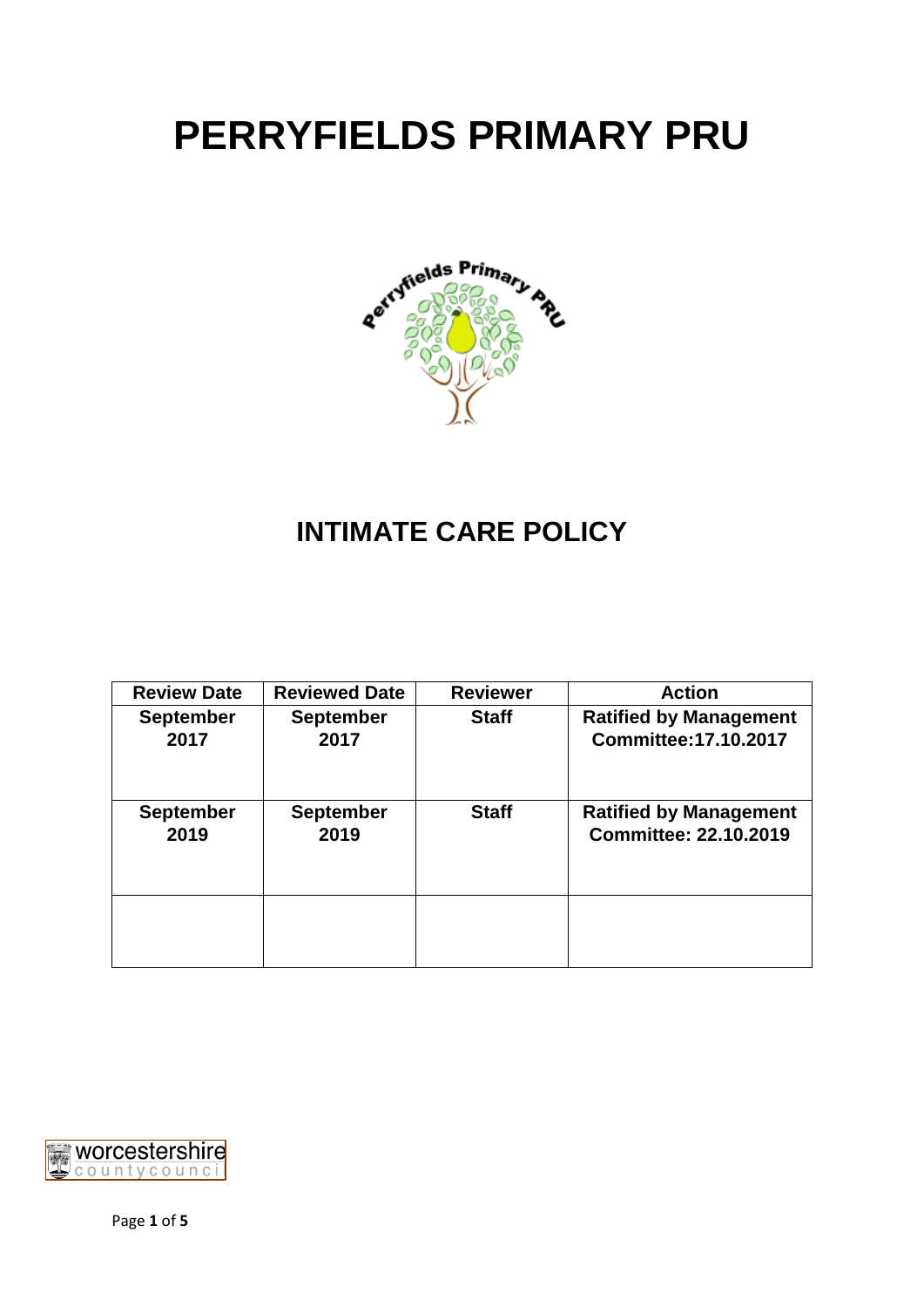### **Statement**

The Management Committee will act in accordance with Section 175 of the Education Act 2002 and 'Safeguarding Children and Safer Recruitment in Education' (DfES 2006) and Keeping Children Safe in Education 2016 to safeguard and promote the welfare of pupils at this school. Also, The Management Committee and Headteacher will act in accordance with the supplementary DfES guidance: 'Safer Recruitment and Selection in Education Settings' (2005) and 'Dealing with Allegations of Abuse against Teachers and other Staff' (2005)

This school takes seriously its responsibility to safeguard and promote the welfare of the children and young people in its care. Meeting a pupil's intimate care needs is one aspect of safeguarding.

The Management Committee recognises its duties and responsibilities in relation to the Equality Act 2010, which requires that any child with an impairment that affects his/her ability to carry out day-to-day activities must not be discriminated against.

This intimate care policy should be read in conjunction with the following:

- Safeguarding and child protection policy
- health and safety policy and procedures
- policy for the administration of medicines
- Special Educational Needs and Disabilities policy
- procedures and policy on use of force and restraint
- staff code of conduct or guidance on safe working practice.

We are committed to ensuring that all staff responsible for the intimate care of children will undertake their duties in a professional manner at all times. It is acknowledged that these adults are in a position of great trust.

We recognise that there is a need to treat all children, whatever their age, gender, disability, religion or ethnicity, with respect when intimate care is given. The child's welfare and dignity is of paramount importance. No child should be attended to in a way that causes distress or pain. Staff will work in close partnership with parent/carers to share information and provide continuity of care.

#### **Definition**

Intimate care can be defined as any care which involves washing, touching or carrying out a procedure to intimate personal areas which most people usually carry out themselves but some children are unable to do because of their young age, physical difficulties or other special needs. Examples include care associated with continence and menstrual management as well as more ordinary tasks such as help with washing,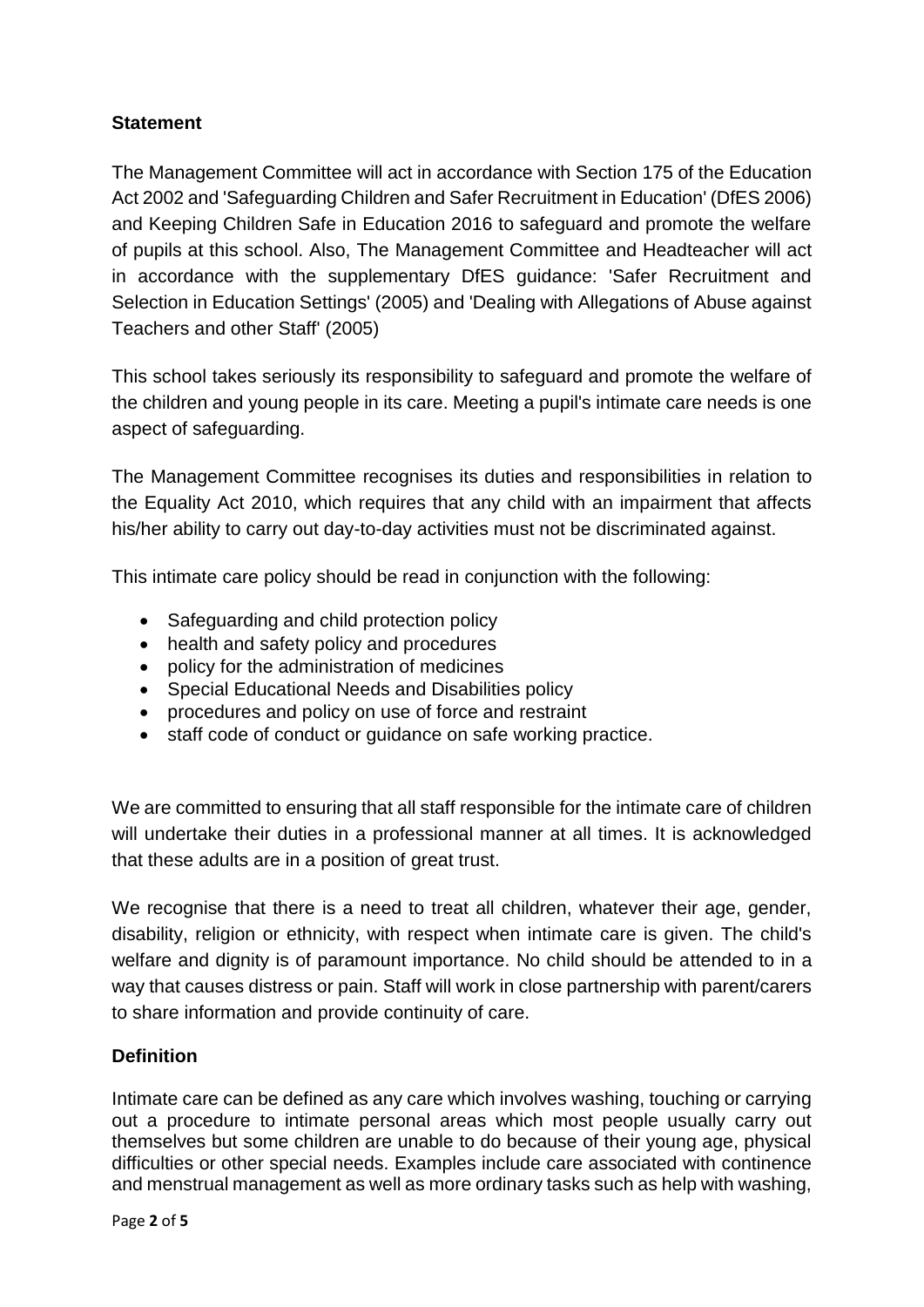toileting or dressing. It also includes supervision of children involved in intimate selfcare.

#### **Best Practice**

Staff who provide intimate care are fully aware of best practice regarding infection control, including the need to wear disposable gloves and aprons where appropriate. Staff will be supported to adapt their practice in relation to the needs of individual children taking into account developmental changes such as the onset of puberty and menstruation. As an additional safeguard, staff involved in meeting intimate care needs will not usually be involved with the delivery of sex education to the same children, wherever possible.

There is careful communication with each child who needs help with intimate care in line with their preferred means of communication (verbal, symbolic, etc.) to discuss their needs and preferences. Where the child is of an appropriate age and level of understanding permission should be sought before starting an intimate procedure.

All children will be supported to achieve the highest level of autonomy that is possible given their age and abilities. Staff will encourage each child to do as much for his/herself as possible.

Children who require regular assistance with intimate care have written EHCP or care plans agreed by staff, parents/carers and any other professionals actively involved, such as school nurses or physiotherapists. These plans include a full risk assessment to address issues such as moving and handling, personal safety of the child and the carer. Any historical concerns (such as past abuse) should be noted and taken into account. (NB More information regarding care plans and risk assessments for children with complex medical needs can be discussed with the school nurse)

Where an EHCP is not in place, parents/carers will be informed the same day if their child has needed help with meeting intimate care needs (eg: has had an 'accident' and soiled him/herself). It is recommended practice that information on intimate care should be treated as confidential and communicated in person, by telephone or by sealed letter, not through the home/school diary.

Every child's right to privacy will be respected. Careful consideration will be given to each child's situation to determine how many carers might need to be present when a child needs help with intimate care. Adults who assist children one-to-one should be employees of the school and have disclosure and barring service checks at the appropriate level.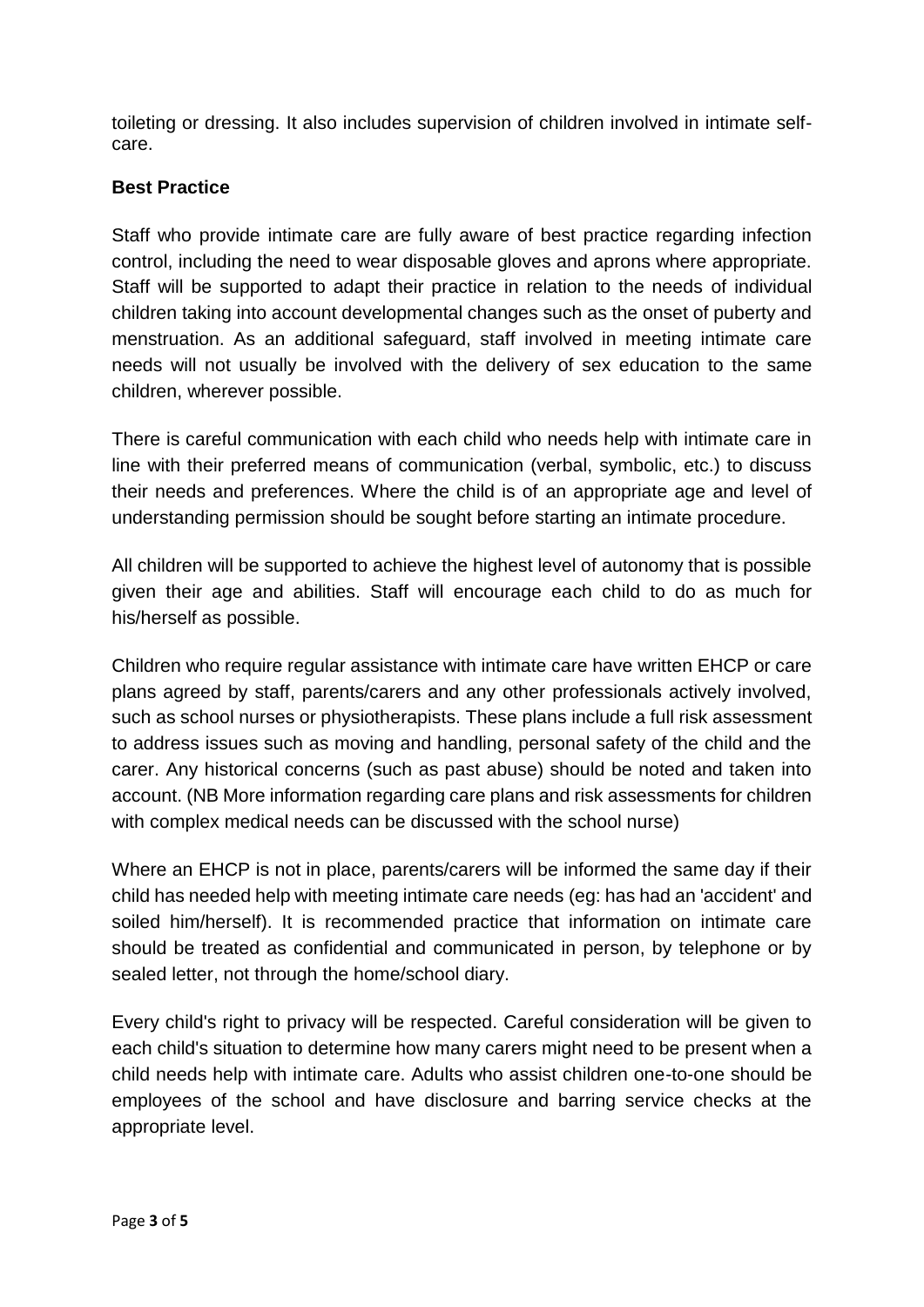It is our policy for two members of staff to assist with an intimate procedure when within the private designated room for intimate care.

The same child will not be cared for by the same adult on a regular basis unless agreement is in place with parents; there will be a rota of carers known to the child who will take turns in assisting the named person providing care. This will ensure, as far as possible, that over-familiar relationships are discouraged from developing, while at the same time guarding against the care being carried out by a succession of completely different people.

Wherever possible staff should care for a child of the same gender. However, in some circumstances this principle may need to be waived; for example, female staff supporting boys in a primary school as no male staff are available. Male members of staff should not normally provide routine intimate care (such as toileting, changing or bathing). This is safe working practice to protect children and to protect staff from allegations of abuse.

The religious views and cultural values of families should be taken into account, particularly as they might affect certain practices or determine the gender of the carer.

All staff should be aware of the school's confidentiality processes. Sensitive information will be shared only with those who need to know.

If necessary, advice should be taken from the local council regarding disposal of large amounts of waste products.

#### **Child Protection**

The Management Committee and staff recognise that children with special needs and disabilities are particularly vulnerable to all types of abuse. The school's child protection policy and inter-agency child protection procedures will be accessible to staff and adhered to.

From a child protection perspective it is acknowledged that intimate care involves risks for children and adults as it may involve staff touching private parts of a child's body. It may be unrealistic to expect to eliminate these risks completely but in this school best practice will be promoted and all adults will be encouraged to be vigilant at all times.

Where appropriate, all children will be taught personal safety skills carefully matched to their level of development and understanding.